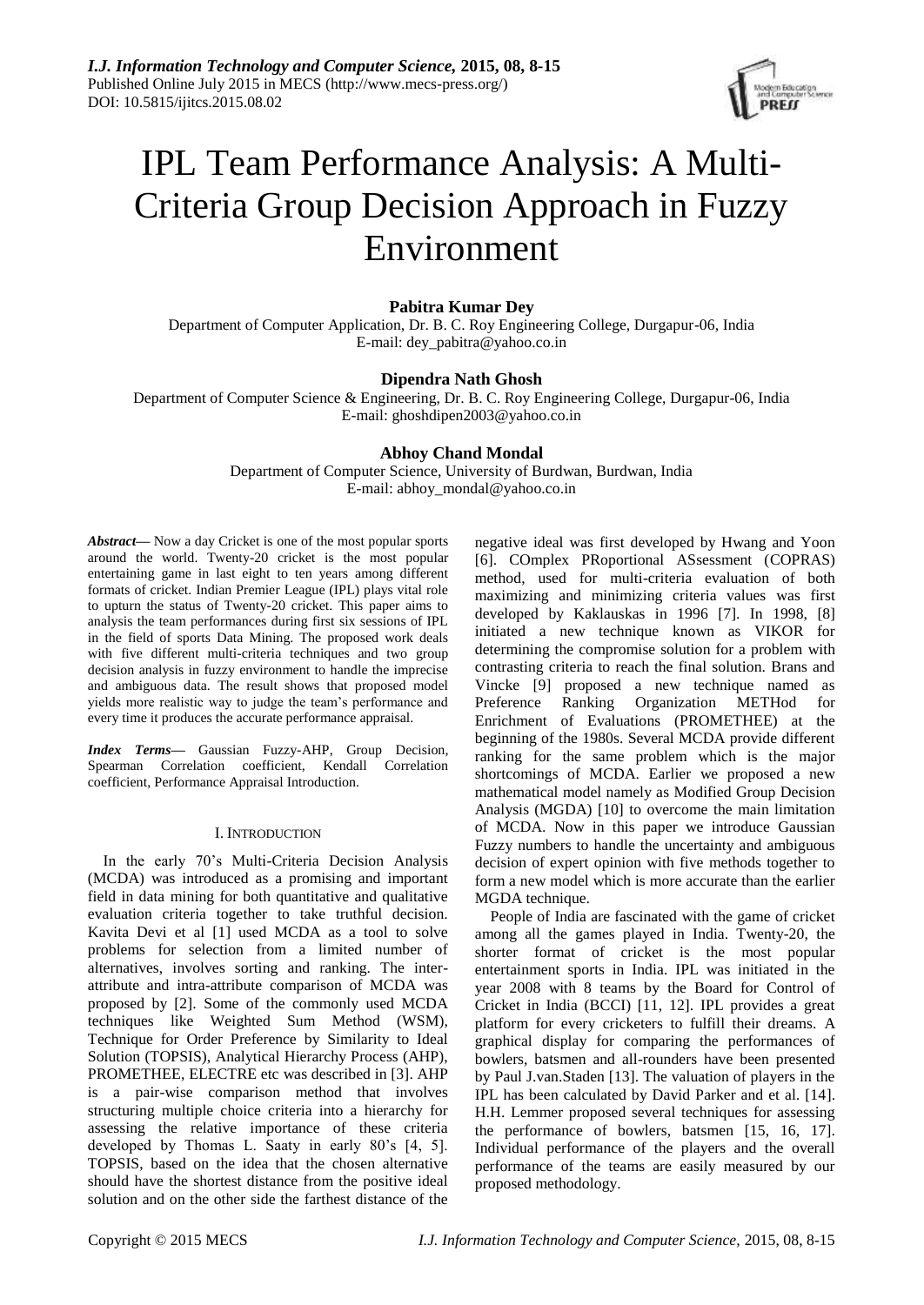The paper is organized as follows: Section 2 focuses on the different terminologies that are used to judge the players and the dataset preparation for team performance analysis. Section 3 discusses about the techniques used and discussed the proposed methodology. Result and Discussion are carried out on section 4. In section 5 group decision techniques are discussed. Finally, section 6 concludes the paper.

#### II. TERMINOLOGY USED & PREPARATION OF DATASET

At first we collect the original dataset from open source of information for the last six year of IPL starting from 2008 and ended with the year 2013. The table 1 displays single dataset of the teams for the starting year 2008.

| Pos            | Team        | Mat | Won            | Lost           | Tied     | N/R      | Net RR                                       | For        | Against    | Pts            |
|----------------|-------------|-----|----------------|----------------|----------|----------|----------------------------------------------|------------|------------|----------------|
| 1              | RR          | 14  | 11             | 3              | $\Omega$ | $\Omega$ | 0.632                                        | 2245/261.1 | 2153/270.2 | 22             |
| $\overline{2}$ | <b>KXIP</b> | 14  | 10             | $\overline{4}$ | $\Omega$ | $\Omega$ | 0.509                                        | 2352/259.5 | 2271/265.5 | 20             |
| 3              | CSK         | 14  | 8              | 6              | $\Omega$ | $\Omega$ | $-0.192$                                     | 2241/264.2 | 2195/253.1 | 16             |
| $\overline{4}$ | DD          | 14  | 7              | 6              | $\Omega$ | 1        | 0.342                                        | 2001/233.2 | 2031/246.4 | 15             |
| 5              | MI          | 14  | 7              | $\tau$         | $\Omega$ | $\Omega$ | 0.57                                         | 2080/249.1 | 2096/269.3 | 14             |
| 6              | <b>KKR</b>  | 14  | 6              | 7              | $\Omega$ | 1        | $-0.147$                                     | 1845/242.4 | 1718/221.4 | 13             |
| 7              | <b>RCB</b>  | 14  | $\overline{4}$ | 10             | $\Omega$ | $\Omega$ | $-1.16$                                      | 1983/272.4 | 2205/261.3 | 8              |
| 8              | DC          | 14  | 2              | 12             | $\Omega$ | $\Omega$ | $-0.467$                                     | 2229/270.0 | 2307/264.3 | $\overline{4}$ |
|                |             |     |                |                |          |          | $1st$ Semi Final DD (87/10) vs RR (192/9)    |            |            |                |
|                |             |     |                |                |          |          | $2nd$ Semi Final CSK (116/1) vs KXIP (112/8) |            |            |                |

Final CSK (163/5) vs RR (164/7)

#### Table 1. Dataset of the team in IPL for the year 2008.

Several multiple criteria are involved to judge a team's performance accurately and we consider the following multiple criteria for team performance analysis-

*Mat* – Total match played by a team in IPL from 2008 to 2013.

*Won* – (No. of matches won by a team) / (Total match played).

Lost – (No. of matches lost by a team) / (Total match played).

*For (RR)* – (Total runs made by a team / Total no. of overs taken to make the runs).

*Against (RR)* – (Total runs given by a team / Total no. of overs bowled).

 $NRR$  – For  $(RR)$  – Against  $(RR)$ .

*Margin*–Team won by how many runs or by how many wickets in a winning match from the losing team.

*WM* – Total Margin / Total match played.

 $A$ *WAY* – Total match won in away condition / Total match played.

*Important match* – Quarter Final, Semi Final, Final matches are considered as important matches.

*IMP* – (Total win of important match) – (Total loss of important match).

With the above multiple criteria we prepared the overall team dataset from year 2008 to year 2013 is as follows in the table 2:

| Team ID        | Team        | Mat | won  | lost | <b>NRR</b> | <b>WM</b> | <b>AWAY</b> | <b>IMP</b>     |
|----------------|-------------|-----|------|------|------------|-----------|-------------|----------------|
| 1              | CSK         | 100 | 0.59 | 0.39 | 0.45       | 2.28      | 0.32        | $\overline{4}$ |
| $\overline{2}$ | DC/SRH      | 93  | 0.42 | 0.57 | $-0.16$    | 1.37      | 0.29        | $-1$           |
| 3              | <b>DD</b>   | 92  | 0.46 | 0.52 | $-0.12$    | 2.08      | 0.3         | $-4$           |
| $\overline{4}$ | <b>KKR</b>  | 91  | 0.46 | 0.51 | $-0.03$    | 1.69      | 0.24        | 1              |
| 5              | <b>KXIP</b> | 89  | 0.49 | 0.51 | $-0.08$    | 1.86      | 0.28        | $-1$           |
| 6              | MI          | 96  | 0.58 | 0.41 | 0.39       | 2.55      | 0.28        | $\mathbf{0}$   |
| 7              | <b>RCB</b>  | 95  | 0.51 | 0.47 | $-0.06$    | 2.1       | 0.29        | $-1$           |
| 8              | RR          | 92  | 0.53 | 0.45 | 0.11       | 2.4       | 0.26        | 2              |
| 9              | <b>PWI</b>  | 46  | 0.3  | 0.7  | $-0.62$    | 0.94      | 0.17        | -6             |
| 10             | <b>KTK</b>  | 14  | 0.29 | 0.64 | $-0.13$    | 1.59      | 0.21        | -6             |

Table 2. Prepared Dataset from 2008 to 2013.

III. TECHNIQUES USED & PROPOSED METHODOLOGY

Some useful techniques are defined before we describe our proposed methodology for measuring the team performance. Analytical Hierarchy Process (AHP) is used to calculate the relative importance between the criterion based on expert opinion with the help of Saaty's 9-point linear scale and the detailed steps of AHP was described in our previous work named as "Modified Group Decision Algorithm for Performance Appraisal of Indian

Premier League Cricketers" [10]. Saaty's AHP method was modified by introducing the fuzzy analysis by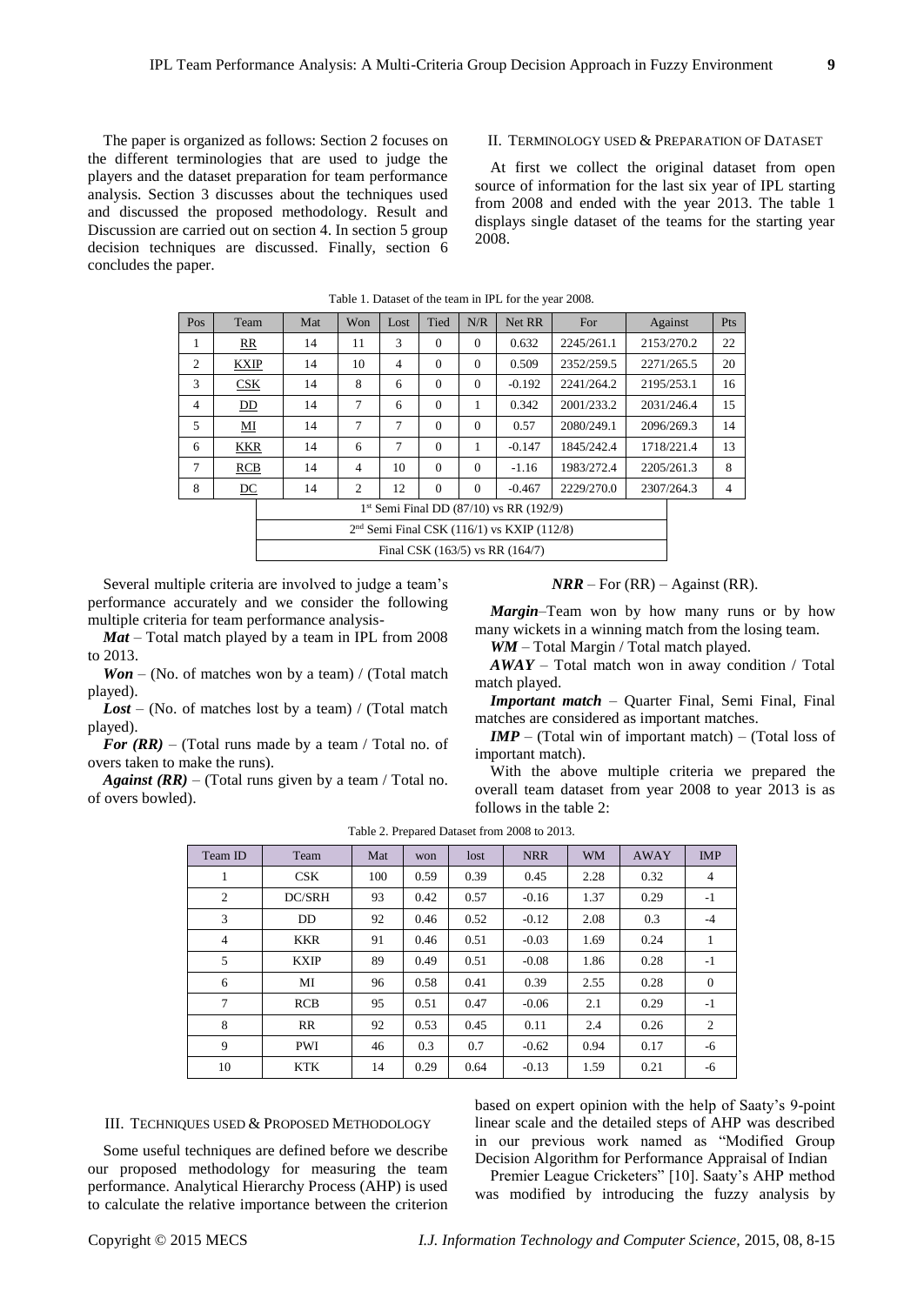Chang's in 1992 [18] and the main drawback of Chang's extent analysis is that the degree of possibility of some criteria was zero. To overcome this limitation Hesham A and et. al. used Gaussian fuzzy number insist of triangular fuzzy number [19] and we modified the steps of Hesham's Gaussian extent to calculate the relative importance between criteria with the help of the following flowchart:



Fig. 1. Flowchart of Gaussian Fuzzy-AHP.

Several MCDM methods like WSM, TOPSIS, COPRAS, VIKOR and PROMETHEE are used in our proposed methodology. The detailed steps of WSM, TOPSIS, COPRAS, VIKOR are described in our previous published research work named "Modified Group Decision Algorithm for Performance Appraisal of Indian Premier League Cricketers" [20]. The detailed steps of PROMETHEE are described by the following flowchart.





With the help of above techniques, Spearman and Kendall correlation and coefficient ranking method to calculate group decision multi criteria analysis we propose a new technique which provides the accurate result in every case and our proposed methodology is described in the following flowchart:



Fig. 3. Proposed Methodology.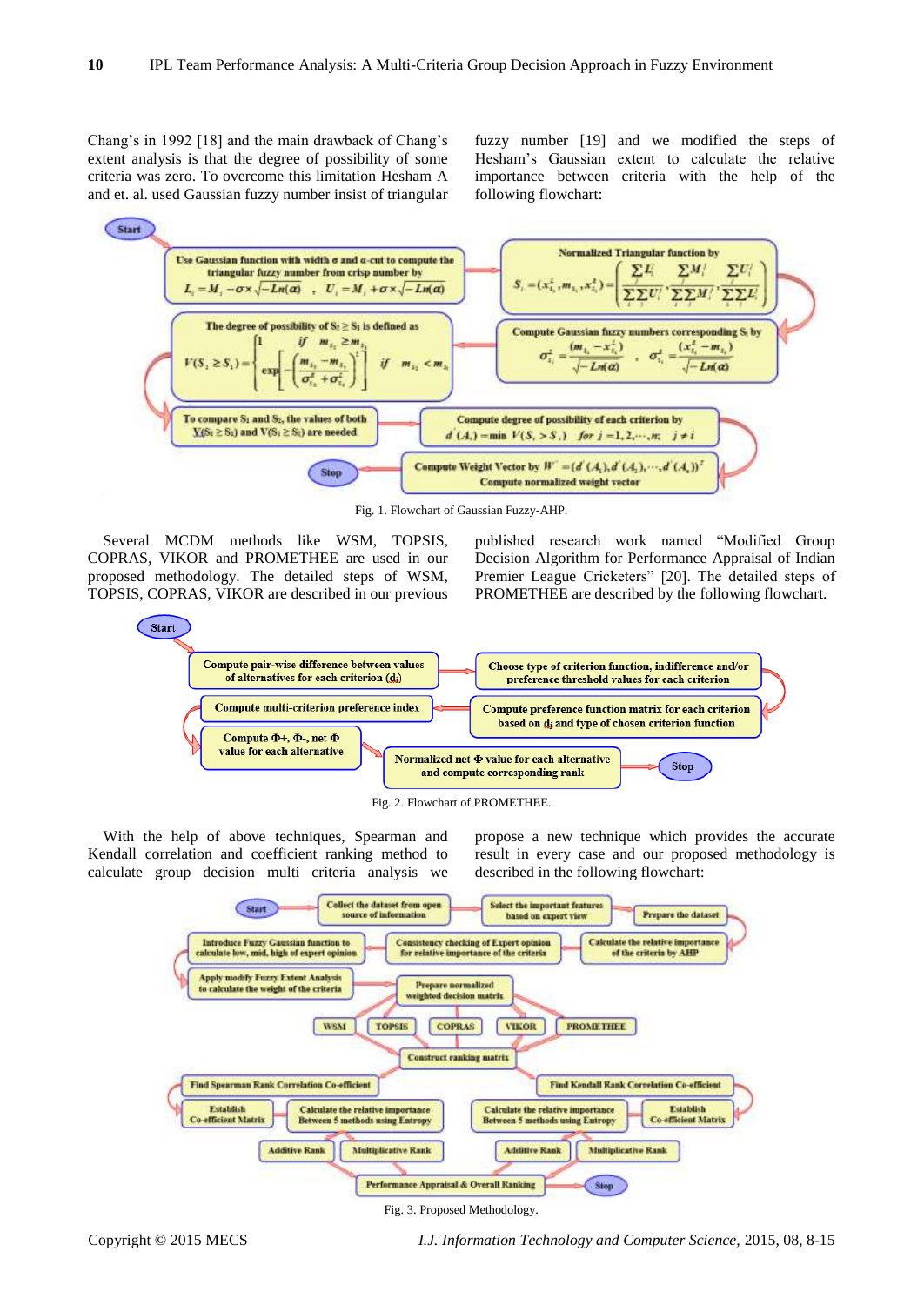#### IV. RESULT & DISCUSSION

After prepare the pay-off matrix we calculate the weights of the attribute by AHP. Then Gaussian fuzzy membership function is presented in [19] to overcome Saaty 9 point linear scale into fuzzy scale by considering original AHP decision input into low, mid, high decision and then we develop one modified technique of Chang's extent analysis [18] to calculate more accurate importance relative between the attributes. The weights of the attribute calculating by AHP and Fuzzy-AHP

(FAHP) are shown in table 3 and ranking of different method are shown in table 4. The detailed result is shown in the appendix section.

|             | Table 3. Attributes weight by AHP and Fuzzy-AHP. |       |       |            |           |             |            |  |  |  |  |  |  |
|-------------|--------------------------------------------------|-------|-------|------------|-----------|-------------|------------|--|--|--|--|--|--|
|             | Mat                                              | won   | lost  | <b>NRR</b> | <b>WM</b> | <b>AWAY</b> | <b>IMP</b> |  |  |  |  |  |  |
| AHP         | 0.067                                            | 0.259 | 0.214 | 0.157      | 0.128     | 0.076       | 0.100      |  |  |  |  |  |  |
| <b>FAHP</b> | 0.023                                            | 0.298 | 0.272 | 0.177      | 0.125     | 0.033       | 0.072      |  |  |  |  |  |  |

| ID             | Team        | Prome - thee | Rank           | <b>WSM</b> | $\epsilon$<br>Rank | <b>Topsis</b> | Rank           | Copras    | Rank            | <b>Vikor</b> | Rank           |
|----------------|-------------|--------------|----------------|------------|--------------------|---------------|----------------|-----------|-----------------|--------------|----------------|
|                | CSK         | 0.343        | 1              | 3.2451     | $\mathbf{1}$       | 0.9776        | 1              | $-0.4733$ | 1               | $\theta$     | $\mathbf{1}$   |
| 2              | DC/SRH      | $-0.0481$    | 8              | 2.4997     | 6                  | 0.4334        | 8              | 0.3544    | 9               | 0.5537       | 8              |
| 3              | DD.         | $-0.0111$    | $\tau$         | 2.3552     | 8                  | 0.4632        | 7              | 0.3535    | 8               | 0.4047       | 6              |
| $\overline{4}$ | <b>KKR</b>  | 0.0172       | 6              | 2.6547     | $\overline{4}$     | 0.5656        | $\overline{4}$ | 0.1689    | $\overline{4}$  | 0.4047       | 6              |
| 5              | <b>KXIP</b> | 0.0201       | 5              | 2.4873     | $\tau$             | 0.5215        | 6              | 0.266     | 6               | 0.3156       | 5              |
| 6              | MI          | 0.2753       | $\overline{2}$ | 2.8894     | 2                  | 0.8793        | 2              | $-0.3487$ | 2               | 0.0292       | $\overline{2}$ |
| 7              | RCB         | 0.0629       | $\overline{4}$ | 2.6543     | 5                  | 0.5485        | 5              | 0.2495    | 5               | 0.2374       | $\overline{4}$ |
| 8              | RR          | 0.185        | 3              | 2.8684     | 3                  | 0.7067        | 3              | $-0.0071$ | 3               | 0.1445       | 3              |
| 9              | <b>PWI</b>  | $-0.5066$    | 10             | 0.9192     | 9                  | 0.0138        | 10             | 1         | 10              | 1            | 9              |
| 10             | <b>KTK</b>  | $-0.3377$    | 9              | 0.3332     | 10                 | 0.39          | 9              | 0.3468    | $7\overline{ }$ | 1.0371       | 10             |

Table 4. Ranking of different method.

#### V. GROUP DISCUSSION

Spearman Co-relation Co-efficient and Kendall Corelation Co-efficient between the methods are shown in table 5:

Table 5. Correlation Coefficient Ranking by Spearman and Kendall

| Spearman              | Promethee | Wsm                     | <b>Topsis</b> | Copras       | Vikor  |
|-----------------------|-----------|-------------------------|---------------|--------------|--------|
| PROM-<br><b>ETHEE</b> | 1         | 0.8667                  | 0.95          | 0.9          | 0.975  |
| <b>WSM</b>            | 0.8667    | $\mathbf{1}$            | 0.9333        | 0.8333       | 0.8583 |
| <b>TOPSIS</b>         | 0.95      | 0.9333                  | 1             | 0.95         | 0.925  |
| <b>COPRAS</b>         | 0.9       | 0.8333                  | 0.95          | $\mathbf{1}$ | 0.825  |
| <b>VIKOR</b>          | 0.975     | 0.8583                  | 0.925         | 0.825        | 1      |
|                       |           |                         |               |              |        |
| Kendall               | Promethee | $\overline{\text{Wsm}}$ | <b>Topsis</b> | Copras       | Vikor  |
| PROM-<br><b>ETHEE</b> | 1         | 0.7778                  | 0.9111        | 0.8222       | 0.9556 |
| <b>WSM</b>            | 0.7778    | 1                       | 0.8667        | 0.7778       | 0.8222 |
| <b>TOPSIS</b>         | 0.9111    | 0.8667                  | 1             | 0.9111       | 0.8667 |
| <b>COPRAS</b>         | 0.8222    | 0.7778                  | 0.9111        | 1            | 0.7778 |

Calculate the relative closeness between the methods by entropy in both the correlation coefficient methods which is shown in the table 6.

#### Table 6. Relative Closeness between the methods

|                 | PROM-<br><b>ETHEE</b> | <b>WSM</b> | <b>TOPSIS</b> | <b>COPRAS</b> | <b>VIKOR</b> |
|-----------------|-----------------------|------------|---------------|---------------|--------------|
| <b>Spearman</b> | 0.2015                | 0.1980     | 0.2026        | 0.1983        | 0.1996       |
| Kendall         | 0.2019                | 0.1979     | 0.2037        | 0.1987        | 0.1978       |

Calculate Additive & Multiplicative Ranking of the teams according Spearman and Kendall Correlation Coefficient are shown in the table 7:

Table 7. Additive and Multiplicative Ranking of the teams

|                |             |                | Kendall        | Spearman       |                |
|----------------|-------------|----------------|----------------|----------------|----------------|
| Team<br>ID     | Team        | Add.<br>Rank   | Mul.<br>Rank   | Add.<br>Rank   | Mul.<br>Rank   |
| 1              | CSK         | 1              | 1              | 1              | 1              |
| 2              | DC/SRH      | 8              | 8              | 8              | 8              |
| 3              | DD          | 7              | 7              | 7              | 7              |
| $\overline{4}$ | <b>KKR</b>  | 5              | 5              | 5              | 5              |
| 5              | <b>KXIP</b> | 6              | 6              | 6              | 6              |
| 6              | MI          | $\overline{2}$ | $\overline{2}$ | $\overline{2}$ | $\overline{2}$ |
| 7              | <b>RCB</b>  | 4              | 4              | 4              | $\overline{4}$ |
| 8              | <b>RR</b>   | 3              | 3              | 3              | 3              |
| 9              | PWI         | 10             | 10             | 10             | 10             |
| 10             | KTK         | 9              | 9              | 9              | 9              |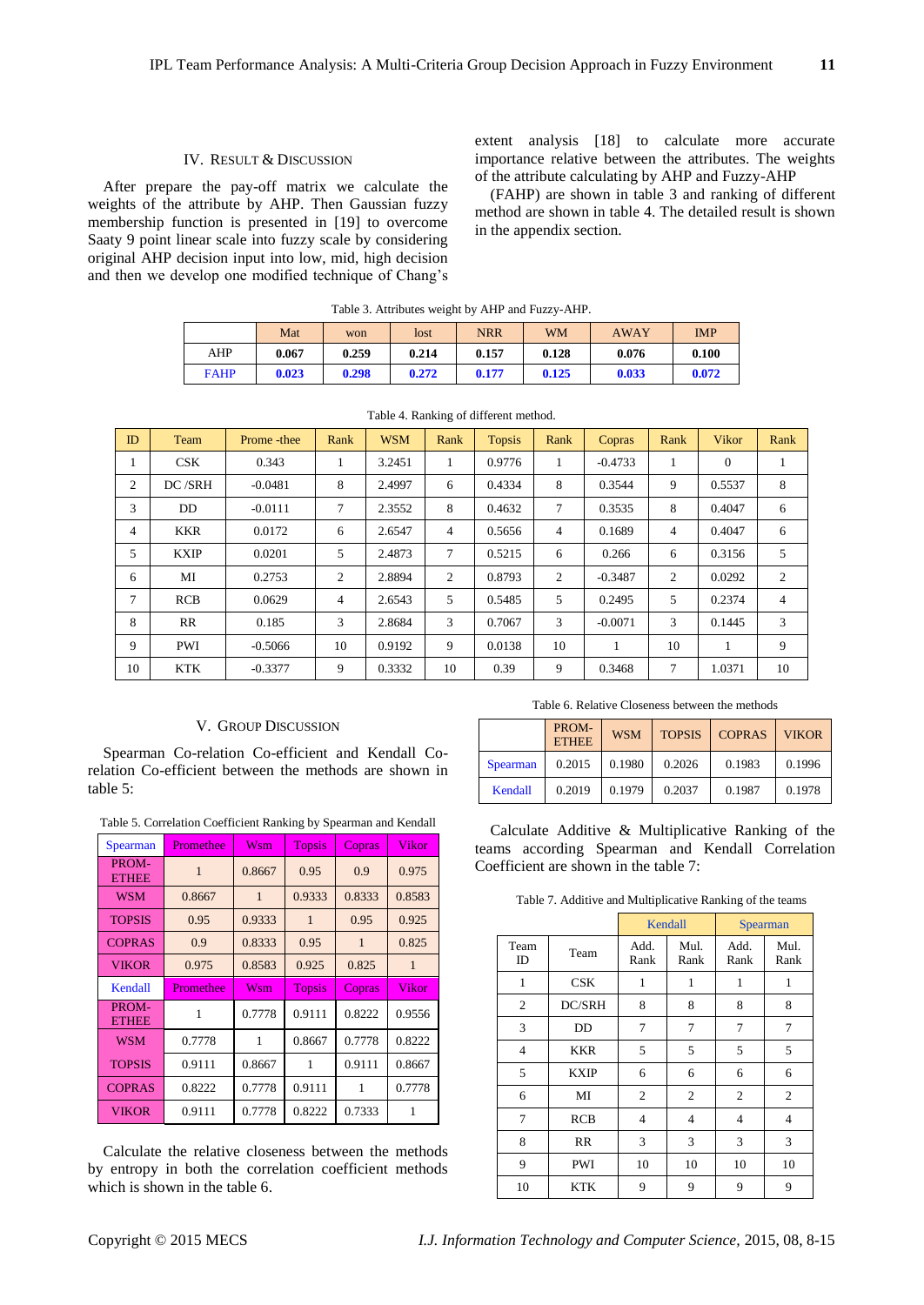The ultimate ranking of the teams is same for additive ranking and multiplicative ranking in both Spearman and Kendall correlation coefficient which confirm the fruitfulness of our proposed method and this new model overcome the main drawbacks of MCDM method that different techniques provide different ranking for the same set of problems.

According our new model it is very much clear that in all six years of IPL, the performance of CSK is very decent and consistent and after that the performance of MI is good. The overall performance of DC/SRH is not at all up to the mark although DC/SRH won the IPL cup in 2009. RCB still not win the title but its performance is very much consistent and they done well from the starting of IPL.

#### VI CONCLUSION

This article offers emerging idea in the field of multi criteria decision analysis in fuzzy environment by integrating few multi criteria techniques in a single model. This proposed work eliminate the main drawback of multi-criteria decision analysis that is different multi criteria methods provide different ranking for the same problem with same multiple attributes and same multiple alternatives although same decision maker.

Cricket team performance measurement is done with this new model to get the precise result every time. Fuzzy membership handles the uncertainty and improper judgment of any linear scale pair-wise comparison between alternatives or attributes.

In every step of this mathematical model we check the accuracy in terms of consistency checking or correlation between intermediate methods or calculate the overall additive or multiplicative ranking. In this model both Spearman and Kendall correlation coefficient methods are used to find the relative closeness between the different MCDM methods and the result of this work shows that the new model is scientifically and mathematically error free and produce precise outcome in every time.

This new model helps the decision maker to make their error free decision in very systematic way irrespective of any specific field of multi criteria.

#### **REFERENCES**

- [1] Devi, K., Yadav, S.P. and Kumar, S., Extension of fuzzy TOPSIS method based on vague sets, International Journal of Cmputaional Cognition, Vol. 7(4), pp:58-62, 2009.
- [2] Carlsson, C., and Fuller, R., (1996). Fuzzy multiple criteria decision making: Recent development 139-153.
- [3] Muralidharan C., (2000), Application of Analytic Hierarchy Process (AHP) in materials and human resource management under group decision making environment, Unpublished Ph.D. Thesis, Annamalai University.
- [4] Saaty, T. L.,The Analytic Hierarchy Process, McGraw-Hill, New York, 1980.
- [5] Saaty, T. L., "Priority Setting in Complex Problems," IEEE Transactions on Engineering Management, Vol.30, No.3, pp.140-155, 1983.
- [6] Hwang, C.L., Yoon, K., "Multiple Attribute DecisionMaking Methods and Applications", Springer, BerlinHeidelberg, 1981.
- [7] Kaklauskas, A.,. Zavadskas, E.K., Multicriteria Evaluation of Building. Vilnius: Technika. (1996).
- [8] Opricovic, S., Multicriteria Optimization of Civil Engineering Systems, Faculty of CivilEngineering, Belgrade (1998).
- [9] Brans, J.P. and Vincke, P., "A preference ranking organisation method: The PROMETHEE method for MCDM". Management Science. (1985).
- [10] Dey, P.K., Ghosh, D.N. and Mondal, A.C., "Modified Group Decision Algorithm for Performance Appraisal of Indian Premier League Cricketers", in WSEAS Transactions on Information Science and Applications (WSEAS- ToISA), E-ISSN: 2224-3402, Vol. 10, Issue 10, October-2013, pp: 325-333.
- [11] Blog: http://premierleaguecricket.in
- [12] http://en.wikipedia.org/wiki/Indian\_Premier\_League
- [13] Staden, P.J. van, "Comparison of Bowlers, Batsmen and All-rounders in Cricket using Graphical Displays", Technical Report of University of Pretoria, 08 01, ISBN: 978 1 86854 733 3.
- [14] Parker, D., Burns, P. and Natarajan, H., "Player Valuations in the IndianPremier League", Frontier EconomicsOctober 2008.
- [15] Lemmer, H.H., "The Combined Bowling Rate as a Measure of Bowling Performance in Cricket", South African Journal for Research in Sport, Physical Education and Recreation, Vol. 24, No. 2, pp.37-44, 2002.
- [16] Lemmer, H.H., "A Measure for the Batting Performance of Cricket Players", South African Journal for Research in Sport, Physical Education and Recreation, Vol. 26, No. 1, pp.55-64, 2004.
- [17] Lemmer, H.H., "The Allocation of Weights in the Calculation of Batting and Bowling Performance Measures", South African Journal for Research in Sport, Physical Education and Recreation, Vol. 29, No. 2, pp.75- 85, 2007.
- [18] Chang D. Extent analysis and synthetic decision. Optimization techniques and applications, vol. 1. Singapore: World Scientific;1992, p. 352.
- [19] Hefny, H.A., Elsayed, H.M., Aly, H.F., "Fuzzy multicriteria decision making model for different scenarios of electrical power generation in Egypt", Egyptian Informatics Journal (2013) Vol. 14, pp.125–133, 2013.
- [20] IPL[, http://iplt20.com/.](http://iplt20.com/)
- [21] Spearman, C. (1904). "The proof and measurement of association between two things". Amer. J. Psychol. 15: 72– 101. [doi:](http://en.wikipedia.org/wiki/Digital_object_identifier)10.2307/1412159.
- [22] Kendall, M.G., Rank correlation methods (4th ed.). London: Griffin. [ISBN](http://en.wikipedia.org/wiki/International_Standard_Book_Number) 978-0-852-6419-96. OCLC 136868. (1970).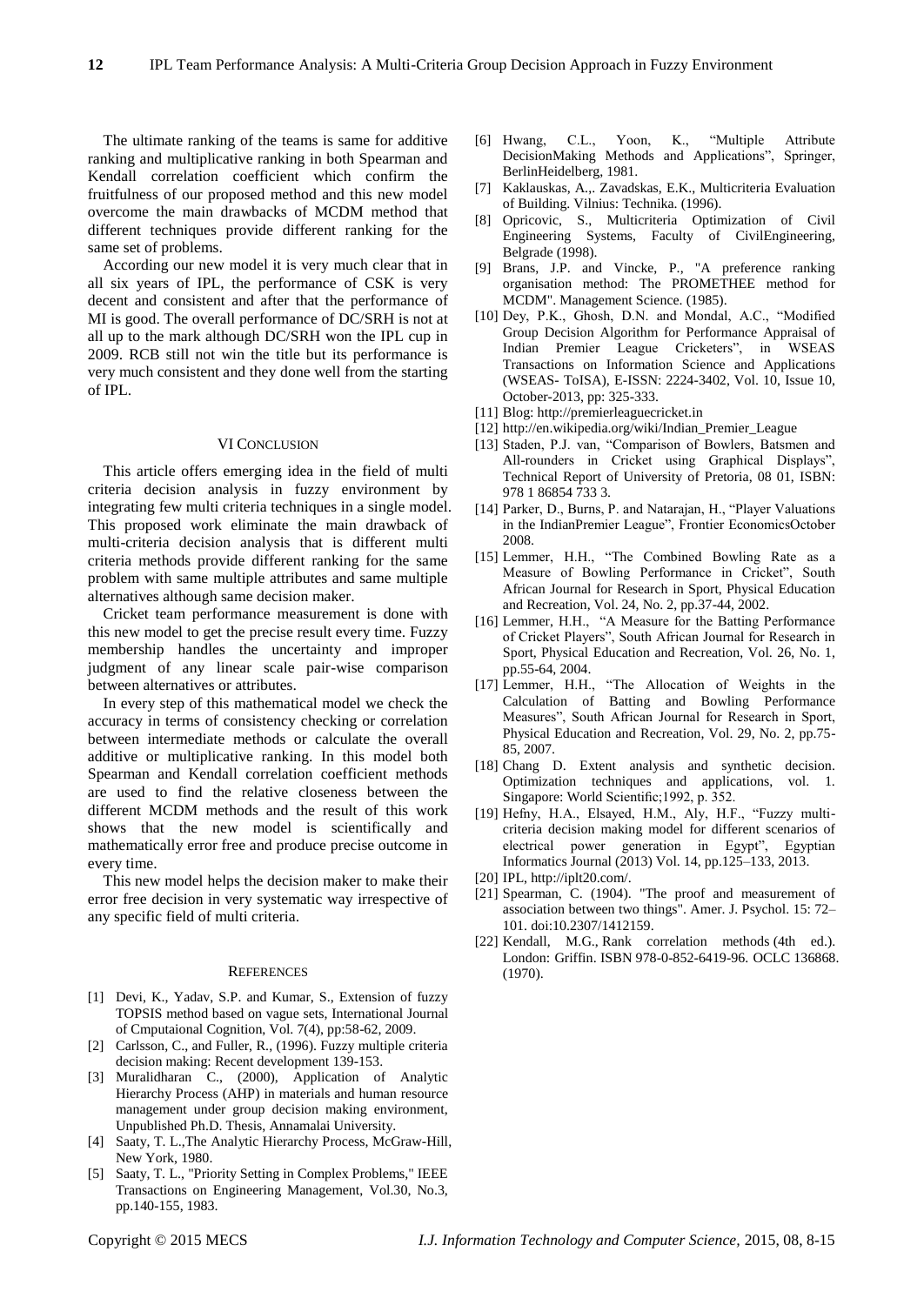## APPENDIX

| <b>Criteria</b> | Mat   | won   | lost  | <b>NRR</b> | WM    | <b>AWAY</b> | <b>IMP</b> | W      |
|-----------------|-------|-------|-------|------------|-------|-------------|------------|--------|
| <b>MAT</b>      | 1.000 | 0.250 | 0.333 | 0.500      | 0.500 | 1.000       | 0.500      | 0.0666 |
| <b>WON</b>      | 4.000 | 1.000 | 1.000 | 2.000      | 2.000 | 3.000       | 3.000      | 0.2586 |
| <b>LOST</b>     | 3.000 | 1.000 | 1.000 | 1.000      | 2.000 | 3.000       | 2.000      | 0.2135 |
| <b>NRR</b>      | 2.000 | 0.500 | 1.000 | 1.000      | 1.000 | 2.000       | 2.000      | 0.1569 |
| <b>WM</b>       | 2.000 | 0.500 | 0.500 | 1.000      | 1.000 | 2.000       | 1.000      | 0.1280 |
| Away            | 1.000 | 0.333 | 0.333 | 0.500      | 0.500 | 1.000       | 1.000      | 0.0764 |
| <b>IMP</b>      | 2.000 | 0.333 | 0.500 | 0.500      | 1.000 | 1.000       | 1.000      | 0.1000 |

Table 8. AHP Pair-wise comparison table

Table 9. FAHP (Normalized Triangular Function with Gaussian Fuzzy Number)

| $\alpha = 0.1, =0.25$ | LOW    | <b>MID</b> | <b>HIGH</b> | LOW   | <b>MID</b> | <b>HIGH</b> | $Si-L$ | $Si-R$ |
|-----------------------|--------|------------|-------------|-------|------------|-------------|--------|--------|
| <b>MAT</b>            | 1.428  | 4.083      | 6.739       | 0.018 | 0.066      | 0.157       | 0.032  | 0.060  |
| <b>WON</b>            | 13.345 | 16.000     | 18.655      | 0.166 | 0.260      | 0.434       | 0.062  | 0.115  |
| <b>LOST</b>           | 10.345 | 13.000     | 15.655      | 0.129 | 0.211      | 0.364       | 0.054  | 0.101  |
| <b>NRR</b>            | 6.845  | 9.500      | 12.155      | 0.085 | 0.154      | 0.283       | 0.045  | 0.085  |
| <b>WM</b>             | 5.345  | 8.000      | 10.655      | 0.067 | 0.130      | 0.248       | 0.042  | 0.078  |
| Away                  | 2.011  | 4.667      | 7.322       | 0.025 | 0.076      | 0.170       | 0.033  | 0.062  |
| <b>IMP</b>            | 3.678  | 6.333      | 8.989       | 0.046 | 0.103      | 0.209       | 0.038  | 0.070  |
| <b>Sum</b>            | 42.995 | 61.583     | 80.172      |       |            |             |        |        |

Table 10. FAHP (Degree of Possibility with weight Calculation)

|             | Mat   | won   | lost  | <b>NRR</b> | <b>WM</b> | <b>AWAY</b> | <b>IMP</b> | <b>MIN</b> | <b>FAHP</b> | <b>AHP</b> | Weight |
|-------------|-------|-------|-------|------------|-----------|-------------|------------|------------|-------------|------------|--------|
| <b>MAT</b>  | 1.000 | 0.078 | 0.197 | 0.496      | 0.674     | 0.990       | 0.868      | 0.078      | 0.023       | 0.556      | 0.027  |
| <b>WON</b>  | 1.000 | 1.000 | 1.000 | 1.000      | 1.000     | 1.000       | 1.000      | 1.000      | 0.298       | 0.599      | 0.370  |
| <b>LOST</b> | 1.000 | 0.914 | 1.000 | 1.000      | 1.000     | 1.000       | 1.000      | 0.914      | 0.272       | 0.556      | 0.314  |
| <b>NRR</b>  | 1.000 | 0.594 | 0.846 | 1.000      | 1.000     | 1.000       | 1.000      | 0.594      | 0.177       | 0.545      | 0.200  |
| <b>WM</b>   | 1.000 | 0.419 | 0.684 | 0.962      | 1.000     | 1.000       | 1.000      | 0.419      | 0.125       | 0.036      | 0.009  |
| Away        | 1.000 | 0.110 | 0.259 | 0.588      | 0.763     | 1.000       | 0.929      | 0.110      | 0.033       | 0.036      | 0.003  |
| <b>IMP</b>  | 1.000 | 0.241 | 0.467 | 0.820      | 0.943     | 1.000       | 1.000      | 0.241      | 0.072       | 0.521      | 0.078  |

Table 11. Spearman Correlation coefficient calculation

| <b>Team</b>    | P-rank         | <b>W-rank</b>  | <b>T-rank</b>  | <b>C-rank</b>        | V-rank         | $P-W$          | $P-T$          | $P-C$          | $P-V$            | WT <sub></sub>   | $W-C$          | $W-V$    | T-C      | T-V      | $C-V$          |
|----------------|----------------|----------------|----------------|----------------------|----------------|----------------|----------------|----------------|------------------|------------------|----------------|----------|----------|----------|----------------|
| $\mathbf{CSK}$ | 1              |                | 1              | л.                   | 1              | $\theta$       | $\Omega$       | $\mathbf{0}$   | $\mathbf{0}$     | $\overline{0}$   | $\overline{0}$ | $\Omega$ | $\Omega$ | $\theta$ | $\theta$       |
| <b>DC/SRH</b>  | 8              | 6              | 8              | 9                    | 8              | $\overline{4}$ | $\mathbf{0}$   | 1              | $\mathbf{0}$     | 4                | 9              | 4        |          | $\theta$ |                |
| <b>DD</b>      | 7              | 8              | 7              | 8                    | 6              | 1              | $\mathbf{0}$   | п              | 1                | л.               | $\overline{0}$ | 4        |          | 1        | $\overline{4}$ |
| <b>KKR</b>     | 6              | 4              | 4              | 4                    | 6              | 4              | $\overline{4}$ | $\overline{4}$ | $\mathbf{0}$     | $\mathbf{0}$     | $\overline{0}$ | 4        | $\Omega$ | 4        | 4              |
| <b>KXIP</b>    | 5              | 7              | 6              | 6                    | 5              | 4              |                | 1              | $\mathbf{0}$     | 1                | 1              | 4        | $\Omega$ | 1        |                |
| MI             | $\overline{2}$ | $\overline{2}$ | $\overline{c}$ | 2                    | $\overline{c}$ | $\overline{0}$ | $\mathbf{0}$   | $\mathbf{0}$   | $\overline{0}$   | $\theta$         | $\overline{0}$ | $\theta$ | $\Omega$ | $\theta$ | $\overline{0}$ |
| <b>RCB</b>     | 4              | 5              | 5              | 5                    | $\overline{4}$ | 1              |                |                | $\boldsymbol{0}$ | $\boldsymbol{0}$ | $\theta$       |          | $\Omega$ | 1        |                |
| $_{\rm RR}$    | 3              | 3              | 3              | 3                    | 3              | $\overline{0}$ | $\mathbf{0}$   | $\mathbf{0}$   | $\mathbf{0}$     | $\theta$         | $\theta$       | $\Omega$ | $\Omega$ | $\theta$ | $\overline{0}$ |
| <b>PWI</b>     | 10             | 9              | 10             | 10                   | 9              |                | $\mathbf{0}$   | $\mathbf{0}$   | 1                | 1                | 1              | $\theta$ | $\Omega$ | 1        |                |
| <b>KTK</b>     | 9              | 10             | 9              | 7                    | 10             |                | $\mathbf{0}$   | $\overline{4}$ | 1                | 1                | 9              | $\theta$ | 4        |          | 9              |
|                |                |                |                |                      | <b>SUM</b>     | 16             | 6              | 12             | 3                | 8                | 20             | 17       | 6        | 9        | 21             |
|                |                |                |                | Spearman coefficient |                | 0.87           | 0.95           | 0.9            | 0.98             | 0.93             | 0.83           | 0.86     | 0.95     | 0.93     | 0.83           |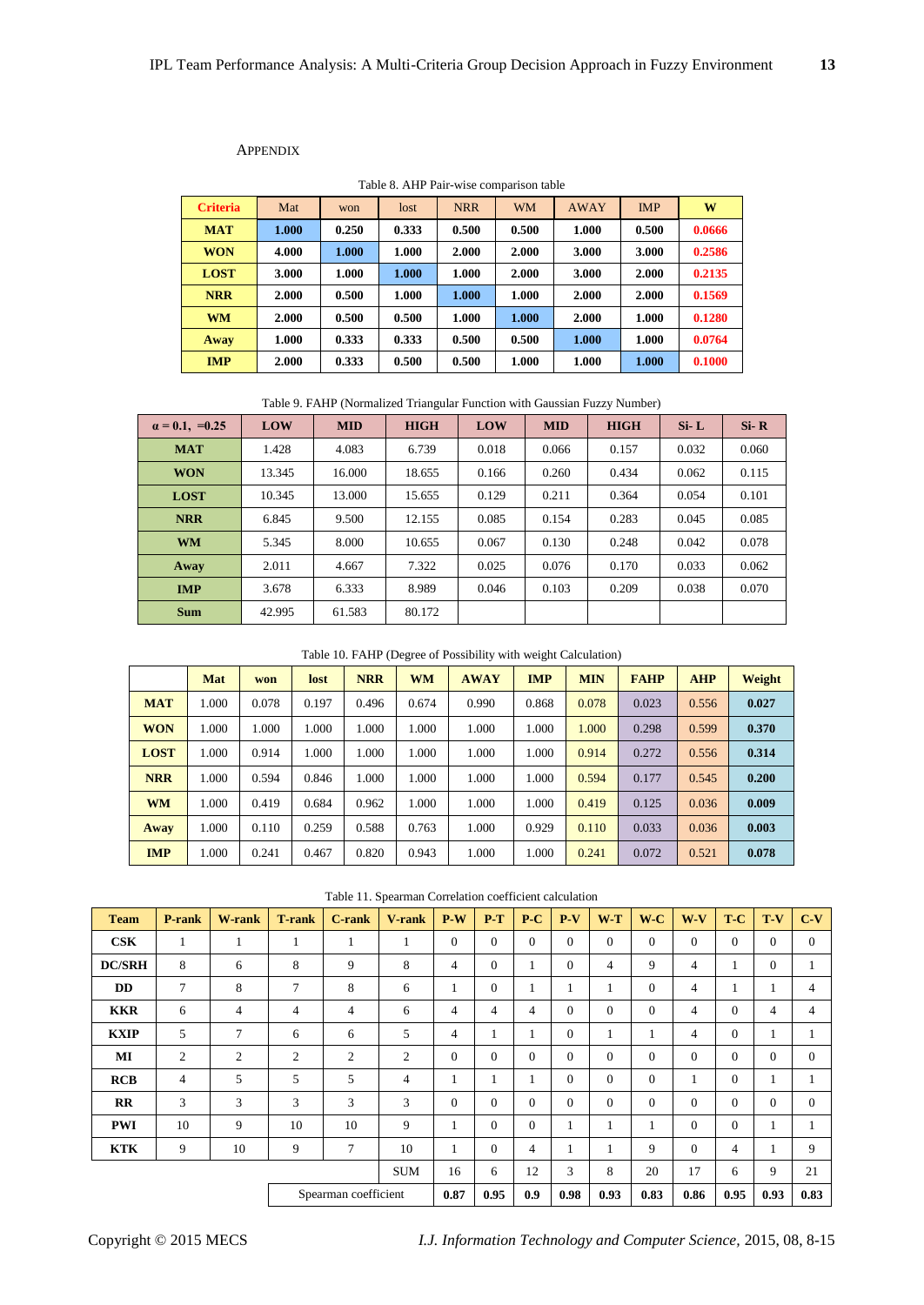|                        |                  |                  |                             |                            | Table 12. Rendall Correlation coefficient calculation |                                |                |                  |                         |
|------------------------|------------------|------------------|-----------------------------|----------------------------|-------------------------------------------------------|--------------------------------|----------------|------------------|-------------------------|
| <b>Team</b>            | P-rank           | W-rank           | <b>T-rank</b>               | <b>C-rank</b>              | <b>V-rank</b>                                         | $W$ - $P$                      | T-P            | $C-P$            | $V-P$                   |
| $\mathbf{CSK}$         | 1                | 1                | 1                           | 1                          | 1                                                     | 9                              | 9              | 9                | 9                       |
| MI                     | 2                | $\overline{c}$   | $\overline{2}$              | $\mathfrak{2}$             | $\overline{2}$                                        | $\,8\,$                        | 8              | 8                | 8                       |
| $_{\rm RR}$            | 3                | 3                | 3                           | 3                          | 3                                                     | 7                              | 7              | 7                | 7                       |
| <b>RCB</b>             | $\overline{4}$   | 5                | 5                           | 5                          | $\overline{4}$                                        | 5                              | 5              | 5                | 6                       |
| <b>KXIP</b>            | 5                | $\overline{7}$   | 6                           | 6                          | 5                                                     | 3                              | $\overline{4}$ | $\overline{4}$   | 5                       |
| <b>KKR</b>             | 6                | $\overline{4}$   | $\overline{4}$              | $\overline{4}$             | 6                                                     | $\overline{4}$                 | $\overline{4}$ | $\overline{4}$   | 3                       |
| <b>DD</b>              | 7                | 8                | 7                           | 8                          | 6                                                     | $\mathfrak{2}$                 | 3              | $\overline{c}$   | 3                       |
| <b>DC/SRH</b>          | 8                | 6                | 8                           | 9                          | 8                                                     | $\overline{c}$                 | 2              | $\mathbf{1}$     | 2                       |
| <b>KTK</b>             | 9                | 10               | 9                           | $\tau$                     | 10                                                    | $\overline{0}$                 | $\mathbf{1}$   | $\mathbf{1}$     | $\overline{0}$          |
| <b>PWI</b>             |                  | 9                | 10                          |                            | 9                                                     | $\mathbf{0}$                   | $\overline{0}$ | $\mathbf{0}$     |                         |
|                        | 10               |                  |                             | 10                         |                                                       |                                |                |                  | $\overline{0}$          |
|                        |                  |                  |                             |                            | SUM                                                   | 40                             | 43             | 41               | 43                      |
|                        |                  |                  |                             | <b>KENDELL</b> coefficient |                                                       | 0.7778                         | 0.9111         | 0.8222           | 0.9111                  |
| <b>Team</b>            | P-rank           | W-rank           | <b>T-rank</b>               | <b>C-rank</b>              | V-rank                                                | $P-W$                          | T-W            | $C-W$            | V-W                     |
| $\bf CSK$              | 1                | 1                | 1                           | 1                          | 1                                                     | 9                              | 9              | 9                | 9                       |
| MI                     | 2                | 2                | 2                           | 2                          | 2                                                     | 8                              | 8              | 8                | 8                       |
| $_{\rm RR}$            | 3                | 3                | 3                           | 3                          | 3                                                     | $\tau$                         | $\overline{7}$ | $\tau$           | $\tau$                  |
| <b>KKR</b>             | 6                | $\overline{4}$   | $\overline{4}$              | $\overline{4}$             | 6                                                     | $\overline{4}$                 | 6              | 6                | $\overline{\mathbf{3}}$ |
| <b>RCB</b>             | $\overline{4}$   | 5                | 5                           | 5                          | $\overline{4}$                                        | 5                              | 5              | 5                | 5                       |
| <b>DC/SRH</b>          | $\,8\,$          | 6                | 8                           | 9                          | 8                                                     | $\sqrt{2}$                     | $\mathfrak{2}$ | 1                | $\sqrt{2}$              |
| <b>KXIP</b>            | 5                | $\tau$           | 6                           | 6                          | 5                                                     | 3                              | $\mathfrak{Z}$ | 3                | $\mathfrak{Z}$          |
| DD                     | $\boldsymbol{7}$ | 8                | $\boldsymbol{7}$            | 8                          | 6                                                     | $\overline{c}$                 | $\overline{2}$ | $\mathbf{1}$     | $\overline{c}$          |
| <b>PWI</b>             | 10               | 9                | 10                          | 10                         | 9                                                     | $\mathbf{0}$                   | $\mathbf{0}$   | $\overline{0}$   | $\mathbf{1}$            |
| <b>KTK</b>             | 9                | 10               | 9                           | $\overline{7}$             | 10                                                    | $\overline{0}$                 | $\overline{0}$ | $\mathbf{0}$     | $\overline{0}$          |
|                        |                  |                  |                             |                            | <b>SUM</b>                                            | 40                             | 42             | 40               | 40                      |
|                        |                  |                  |                             | KENDELL coefficient        |                                                       | 0.7778                         | 0.8667         | 0.7778           | 0.7778                  |
|                        |                  |                  |                             |                            |                                                       |                                |                |                  |                         |
| <b>Team</b>            | P-rank           | W-rank           | <b>T-rank</b>               | <b>C-rank</b>              | V-rank                                                | P-T                            | $W-T$          | $C-T$            | $V-T$                   |
| CSK                    | 1                | 1                | 1                           | 1                          | 1                                                     | 9                              | 9              | 9                | 9                       |
| MI                     | $\overline{2}$   | $\overline{c}$   | $\overline{c}$              | $\overline{2}$             | $\overline{2}$                                        | 8                              | 8              | 8                | 8                       |
| $_{\rm RR}$            | 3                | 3                | $\ensuremath{\mathfrak{Z}}$ | 3                          | 3                                                     | $\tau$                         | 7              | $\tau$           | 7                       |
| <b>KKR</b>             | 6                | $\overline{4}$   | 4                           | $\overline{4}$             | 6                                                     | $\overline{4}$                 | 6              | 6                | 3                       |
| <b>RCB</b>             | $\overline{4}$   | 5                | 5                           | 5                          | $\overline{4}$                                        | 5                              | 5              | 5                | 5                       |
| KXIP                   | 5                | $\overline{7}$   | 6                           | 6                          | 5                                                     | $\overline{4}$                 | 3              | $\overline{4}$   | $\overline{4}$          |
| <b>DD</b>              | $\tau$           | 8                | $\overline{7}$              | 8                          | 6                                                     | 3                              | $\overline{2}$ | $\overline{c}$   | 3                       |
| <b>DC/SRH</b>          | 8                | 6                | 8                           | 9                          | 8                                                     | $\mathfrak{2}$                 | $\mathfrak{2}$ | $\mathbf{1}$     | $\overline{c}$          |
| <b>KTK</b>             | 9                | 10               | 9                           | $\tau$                     | 10                                                    | $\mathbf{1}$                   | $\theta$       | $\mathbf{1}$     | $\overline{0}$          |
| <b>PWI</b>             | 10               | 9                | 10                          | 10                         | 9                                                     | $\overline{0}$                 | $\overline{0}$ | $\overline{0}$   | $\overline{0}$          |
|                        |                  |                  |                             |                            | <b>SUM</b>                                            | 43                             | 42             | 43               | 41                      |
|                        |                  |                  |                             | <b>KENDELL</b> coefficient |                                                       | 0.9111                         | 0.8667         | 0.9111           | 0.8222                  |
| <b>Team</b>            | P-rank           | W-rank           | T-rank                      | C-rank                     | V-rank                                                | $P-C$                          | $W-C$          | T-C              | $V-C$                   |
| $\bf CSK$              | 1                | 1                | 1                           | 1                          | 1                                                     | 9                              | 9              | 9                | 9                       |
| MI                     | 2                | $\overline{2}$   | 2                           | 2                          | $\overline{2}$                                        | 8                              | 8              | $8\,$            | 8                       |
| <b>RR</b>              | 3                | 3                | 3                           | 3                          | 3                                                     | 7                              | 7              | 7                | 7                       |
| <b>KKR</b>             | 6                | $\overline{4}$   | $\overline{4}$              | $\overline{4}$             | 6                                                     | $\overline{4}$                 | 6              | 6                | 3                       |
|                        | $\overline{4}$   | 5                | 5                           | 5                          | $\overline{4}$                                        |                                |                |                  | 5                       |
| <b>RCB</b>             |                  |                  |                             |                            |                                                       | 5                              | 5              | 5                |                         |
| <b>KXIP</b>            | 5                | $\tau$           | 6                           | 6                          | 5                                                     | $\overline{4}$                 | $\mathfrak{Z}$ | $\overline{4}$   | $\overline{4}$          |
| <b>KTK</b>             | 9                | 10               | 9                           | 7                          | 10                                                    | $\mathbf{1}$                   | $\overline{0}$ | $\mathbf{1}$     | 0                       |
| DD                     | $\tau$           | 8                | $\overline{7}$              | 8                          | 6                                                     | $\overline{c}$                 | 1              | $\overline{c}$   | 2                       |
| <b>DC/SRH</b>          | $\,8\,$          | 6                | $\overline{8}$              | 9                          | $\,8\,$                                               | $\mathbf{1}$                   | $\mathbf{1}$   | $\mathbf{1}$     | $\mathbf{1}$            |
| <b>PWI</b>             | 10               | 9                | 10                          | 10                         | 9                                                     | $\mathbf{0}$                   | $\overline{0}$ | $\mathbf{0}$     | $\overline{0}$          |
|                        |                  |                  |                             |                            | <b>SUM</b>                                            | 41                             | 40             | 43               | 39                      |
|                        |                  |                  |                             | <b>KENDELL</b> coefficient |                                                       | 0.8222                         | 0.7778         | 0.9111           | 0.7333                  |
| <b>Team</b>            | P-rank           | W-rank           | <b>T-rank</b>               | <b>C-rank</b>              | V-rank                                                | $\mathbf{P}\text{-}\mathbf{V}$ | WV             | $T-V$            | $C-V$                   |
| $\mathbf{CSK}$         | $\mathbf{1}$     | $\mathbf{1}$     | $\mathbf{1}$                | 1                          | $\mathbf{1}$                                          | 9                              | 9              | 9                | 9                       |
| MI                     | $\sqrt{2}$       | $\boldsymbol{2}$ | 2                           | $\boldsymbol{2}$           | $\sqrt{2}$                                            | $\,8\,$                        | $\,8\,$        | $\,8\,$          | $\,8\,$                 |
| $\mathbf{R}\mathbf{R}$ | $\overline{3}$   | $\overline{3}$   | $\overline{\mathbf{3}}$     | 3                          | $\mathfrak{Z}$                                        | $\overline{7}$                 | $\overline{7}$ | $\overline{7}$   | $\tau$                  |
| RCB                    | $\overline{4}$   | 5                | 5                           | 5                          | $\overline{4}$                                        | $\overline{6}$                 | $\overline{5}$ | $\overline{5}$   | 5                       |
| <b>KXIP</b>            | 5                | 7                | 6                           | 6                          | 5                                                     | $\sqrt{5}$                     | 3              | $\overline{4}$   | $\overline{4}$          |
| <b>KKR</b>             | 6                | $\overline{4}$   | $\overline{4}$              | $\overline{4}$             | 6                                                     | $\overline{4}$                 | $\overline{4}$ | $\overline{4}$   | $\overline{4}$          |
| DD                     | $\tau$           | 8                | $\tau$                      | 8                          | 6                                                     | 3                              | $\overline{c}$ | 3                | $\overline{c}$          |
|                        |                  |                  |                             | 9                          | 8                                                     | 2                              | 2              | 2                | $\mathbf{1}$            |
|                        |                  |                  |                             |                            |                                                       |                                |                |                  |                         |
| <b>DC/SRH</b>          | 8                | 6                | $\,8\,$                     |                            |                                                       |                                |                |                  |                         |
| <b>PWI</b>             | 10               | 9                | 10                          | 10                         | 9                                                     | $\overline{0}$                 | $\mathbf{1}$   | $\overline{0}$   | $\overline{0}$          |
| <b>KTK</b>             | 9                | 10               | 9                           | 7                          | 10                                                    | $\boldsymbol{0}$               | $\overline{0}$ | $\boldsymbol{0}$ | $\overline{0}$          |
|                        |                  |                  |                             | KENDELL coefficient        | <b>SUM</b>                                            | 44<br>0.9556                   | 41<br>0.8222   | 42<br>0.8667     | 40<br>0.7778            |

|  |  | Table 12. Kendall Correlation coefficient calculation |  |  |
|--|--|-------------------------------------------------------|--|--|
|--|--|-------------------------------------------------------|--|--|